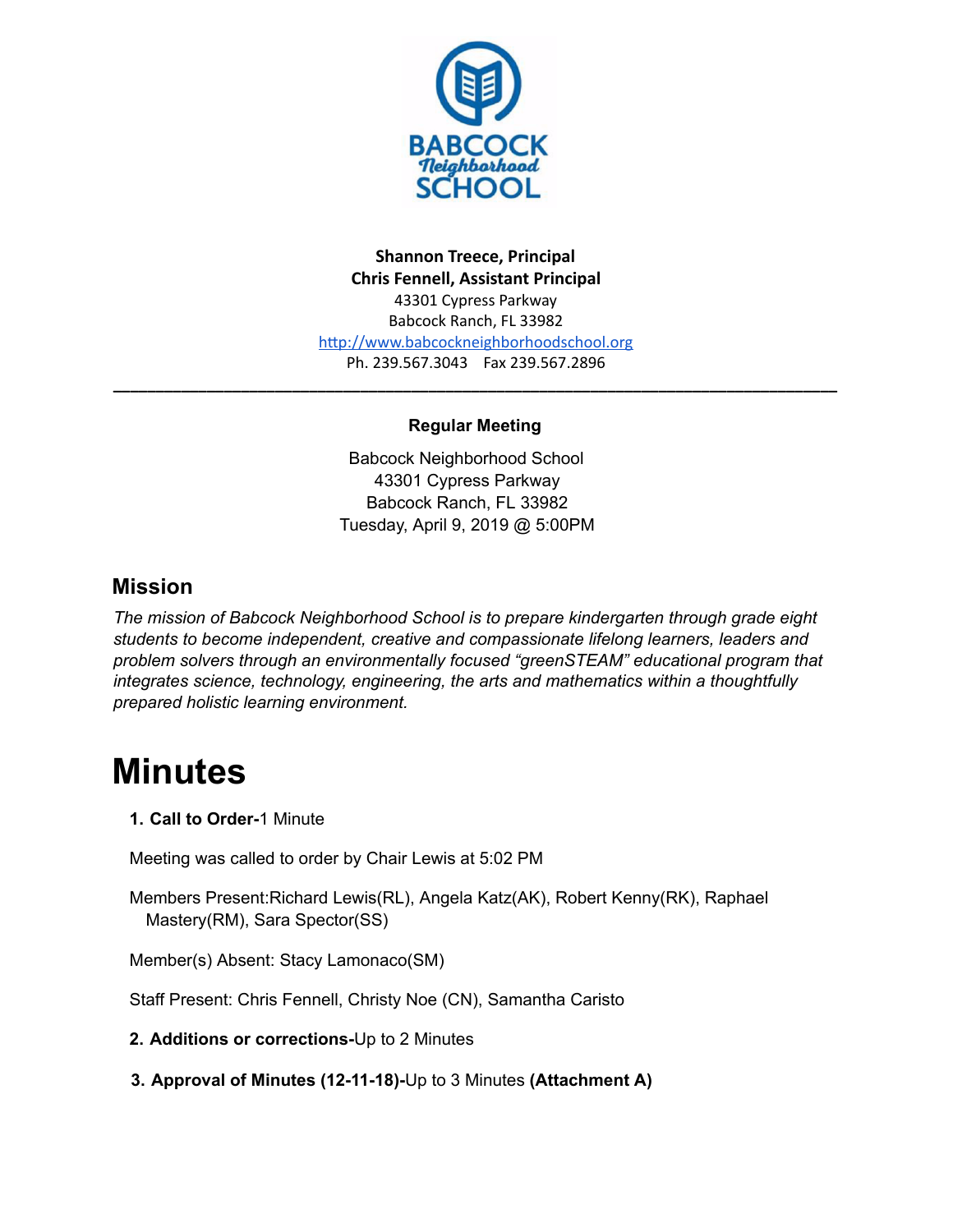- ❖ *Motion to approve the minutes was made by JL, seconded by AK, with the following additions:*
	- *o Include line that no votes took place*
- *All "Ayes" motion carried*

#### **4. Public Comment on Agenda Item**

- ❖ *None*
- **5. Reports-**Hold questions until after each presentation

\*Below, each Committee is to discuss (if applicable) (i) Dashboard and Monthly Report, (ii) proposed meeting schedule and proposed members, (iii) Strategic Planning Action Items and schedule for finalization, and (iv) propose committee agenda items two weeks in advance

- a. Buildings and Grounds-Dr. Jennifer Languell-Up to 10 Minutes
- b. Nominating-Sarah Spector-Up to 8 Minutes-Motion to add\_\_\_\_\_\_\_\_\_\_\_ to nominating committee.
- c. Finance-Stacy Lomonaco-Up to 5 minutes
- d. Academic-Robert Kenny and Megan Just-Up to 3 minutes
- e. Advancement-Angela Katz-Up to Minutes-Motion to approve Meg Just
- f. Audit-Richard Lewis-Up to 1 Minute
- g. Babcock Ranch Update-Up to 5 Minutes
- h. Principal-Shannon Treece-Up to 5 Minutes **(Attachment B)**
- i. Consultant-Dr. Christy Noe-Up to 5 Minutes **(Attachment C)**

## **6. Consent Agenda –** Up to 5 Minutes

- a. Approve to fill Bookkeeper role-Samantha Caristo
- b. Approve to fill Data Technician role-Michelle Hendrzak
- ❖ *Motion to approve consent agenda made by JL, seconded by AK.*

#### *All "Ayes" motion carried*

#### **7. Old Business-**Up to 5 Minutes

a. Charter Contract Deadlines-Dr. Christy Noe

## **8. New Business**

- a. Motion to amend school capacity to 452
- ❖ Motion to amend capacity to 463 made by JL, seconded by AK. *All "Ayes" motion carried*

B. Motion board to give permission for ST and MJ to propose a series of questions to students pre-approved by institutional university review board.

❖ Motion to give permission made by RK, seconded by AK. *All* "Ayes" motion passes

C.Motion to approve ratified CSP Grant

❖ Motion to approve ratified CSP made by SS, seconded by RK.